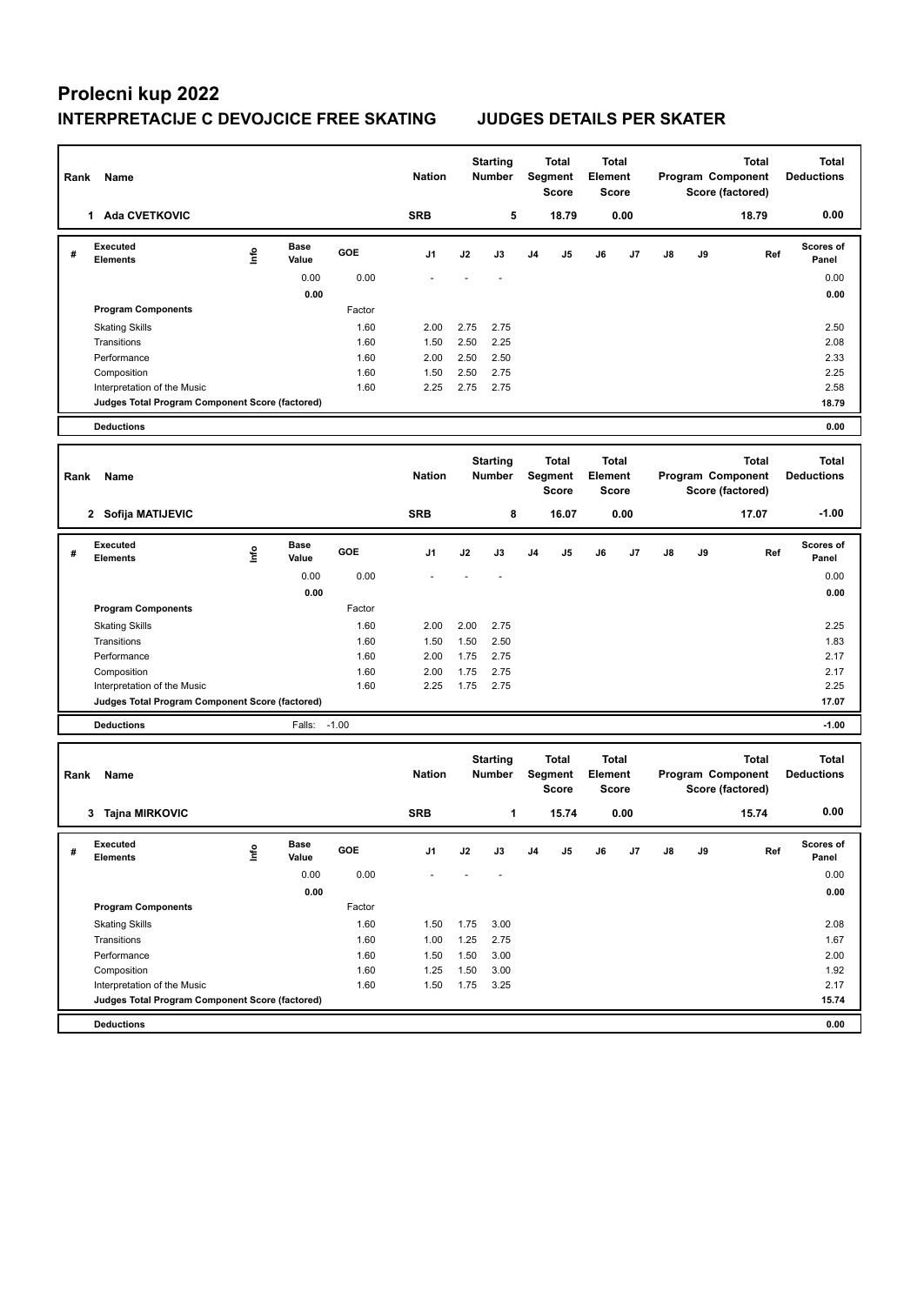## **Prolecni kup 2022 INTERPRETACIJE C DEVOJCICE FREE SKATING JUDGES DETAILS PER SKATER**

| Rank | Name                                                                           |      |                      |              | <b>Nation</b> |              | <b>Starting</b><br>Number        |    | <b>Total</b><br>Segment<br><b>Score</b> | Element | Total<br><b>Score</b>        |    |    | <b>Total</b><br>Program Component<br>Score (factored) | <b>Total</b><br><b>Deductions</b> |
|------|--------------------------------------------------------------------------------|------|----------------------|--------------|---------------|--------------|----------------------------------|----|-----------------------------------------|---------|------------------------------|----|----|-------------------------------------------------------|-----------------------------------|
|      | 4 Iva CEPIC                                                                    |      |                      |              | <b>SRB</b>    |              | 6                                |    | 14.67                                   |         | 0.00                         |    |    | 14.67                                                 | 0.00                              |
| #    | <b>Executed</b><br>Elements                                                    | lnfo | <b>Base</b><br>Value | GOE          | J1            | J2           | J3                               | J4 | J5                                      | J6      | J7                           | J8 | J9 | Ref                                                   | <b>Scores of</b><br>Panel         |
|      |                                                                                |      | 0.00                 | 0.00         |               |              |                                  |    |                                         |         |                              |    |    |                                                       | 0.00                              |
|      |                                                                                |      | 0.00                 |              |               |              |                                  |    |                                         |         |                              |    |    |                                                       | 0.00                              |
|      | <b>Program Components</b>                                                      |      |                      | Factor       |               |              |                                  |    |                                         |         |                              |    |    |                                                       |                                   |
|      | <b>Skating Skills</b>                                                          |      |                      | 1.60         | 1.50          | 2.00         | 2.25                             |    |                                         |         |                              |    |    |                                                       | 1.92                              |
|      | Transitions                                                                    |      |                      | 1.60         | 1.00          | 1.75         | 2.00                             |    |                                         |         |                              |    |    |                                                       | 1.58                              |
|      | Performance                                                                    |      |                      | 1.60<br>1.60 | 1.50          | 1.75         | 2.50                             |    |                                         |         |                              |    |    |                                                       | 1.92                              |
|      | Composition<br>Interpretation of the Music                                     |      |                      | 1.60         | 1.00<br>1.75  | 1.75<br>2.00 | 2.25<br>2.50                     |    |                                         |         |                              |    |    |                                                       | 1.67<br>2.08                      |
|      | Judges Total Program Component Score (factored)                                |      |                      |              |               |              |                                  |    |                                         |         |                              |    |    |                                                       | 14.67                             |
|      | <b>Deductions</b>                                                              |      |                      |              |               |              |                                  |    |                                         |         |                              |    |    |                                                       | 0.00                              |
|      |                                                                                |      |                      |              |               |              |                                  |    |                                         |         |                              |    |    |                                                       |                                   |
| Rank | Name                                                                           |      |                      |              | <b>Nation</b> |              | <b>Starting</b><br>Number        |    | <b>Total</b><br>Segment<br><b>Score</b> | Element | Total<br><b>Score</b>        |    |    | <b>Total</b><br>Program Component<br>Score (factored) | <b>Total</b><br><b>Deductions</b> |
|      | 5 Petra DIMIC                                                                  |      |                      |              | <b>SRB</b>    |              | $\bf{2}$                         |    | 14.46                                   |         | 0.00                         |    |    | 15.46                                                 | $-1.00$                           |
| #    | <b>Executed</b><br>Elements                                                    | ١nf٥ | <b>Base</b><br>Value | GOE          | J1            | J2           | J3                               | J4 | J5                                      | J6      | J7                           | J8 | J9 | Ref                                                   | Scores of<br>Panel                |
|      |                                                                                |      | 0.00                 | 0.00         |               |              |                                  |    |                                         |         |                              |    |    |                                                       | 0.00                              |
|      |                                                                                |      | 0.00                 |              |               |              |                                  |    |                                         |         |                              |    |    |                                                       | 0.00                              |
|      | <b>Program Components</b>                                                      |      |                      | Factor       |               |              |                                  |    |                                         |         |                              |    |    |                                                       |                                   |
|      | <b>Skating Skills</b>                                                          |      |                      | 1.60         | 1.75          | 2.25         | 2.50                             |    |                                         |         |                              |    |    |                                                       | 2.17                              |
|      | Transitions                                                                    |      |                      | 1.60         | 1.50          | 1.75         | 2.25                             |    |                                         |         |                              |    |    |                                                       | 1.83                              |
|      | Performance                                                                    |      |                      | 1.60         | 1.25          | 1.75         | 2.50                             |    |                                         |         |                              |    |    |                                                       | 1.83                              |
|      | Composition<br>Interpretation of the Music                                     |      |                      | 1.60<br>1.60 | 1.00<br>1.25  | 1.75<br>2.25 | 2.50<br>2.75                     |    |                                         |         |                              |    |    |                                                       | 1.75<br>2.08                      |
|      | Judges Total Program Component Score (factored)                                |      |                      |              |               |              |                                  |    |                                         |         |                              |    |    |                                                       | 15.46                             |
|      | <b>Deductions</b>                                                              |      | Falls:               | $-1.00$      |               |              |                                  |    |                                         |         |                              |    |    |                                                       | $-1.00$                           |
|      |                                                                                |      |                      |              |               |              |                                  |    |                                         |         |                              |    |    |                                                       |                                   |
| Rank | Name                                                                           |      |                      |              | <b>Nation</b> |              | <b>Starting</b><br><b>Number</b> |    | <b>Total</b><br>Segment<br><b>Score</b> | Element | <b>Total</b><br><b>Score</b> |    |    | <b>Total</b><br>Program Component<br>Score (factored) | <b>Total</b><br><b>Deductions</b> |
|      | 6 Sofija ZORIC                                                                 |      |                      |              | <b>SRB</b>    |              | 7                                |    | 9.88                                    |         | 0.00                         |    |    | 9.88                                                  | 0.00                              |
| #    | Executed<br><b>Elements</b>                                                    | lnfo | <b>Base</b><br>Value | GOE          | J1            | J2           | J3                               | J4 | J5                                      | J6      | J7                           | J8 | J9 | Ref                                                   | Scores of<br>Panel                |
|      |                                                                                |      | 0.00                 | 0.00         |               |              |                                  |    |                                         |         |                              |    |    |                                                       | 0.00                              |
|      |                                                                                |      | 0.00                 |              |               |              |                                  |    |                                         |         |                              |    |    |                                                       | 0.00                              |
|      | <b>Program Components</b>                                                      |      |                      | Factor       |               |              |                                  |    |                                         |         |                              |    |    |                                                       |                                   |
|      | <b>Skating Skills</b>                                                          |      |                      | 1.60         | 0.75          | 0.75         | 2.25                             |    |                                         |         |                              |    |    |                                                       | 1.25                              |
|      | Transitions                                                                    |      |                      | 1.60         | 0.75          | 0.75         | 2.00                             |    |                                         |         |                              |    |    |                                                       | 1.17                              |
|      | Performance                                                                    |      |                      | 1.60         | 1.00          | 1.00         | 2.25                             |    |                                         |         |                              |    |    |                                                       | 1.42                              |
|      | Composition                                                                    |      |                      | 1.60<br>1.60 | 0.50          | 0.75<br>1.00 | 1.50                             |    |                                         |         |                              |    |    |                                                       | 0.92                              |
|      | Interpretation of the Music<br>Judges Total Program Component Score (factored) |      |                      |              | 1.00          |              | 2.25                             |    |                                         |         |                              |    |    |                                                       | 1.42<br>9.88                      |
|      | <b>Deductions</b>                                                              |      |                      |              |               |              |                                  |    |                                         |         |                              |    |    |                                                       | 0.00                              |
|      |                                                                                |      |                      |              |               |              |                                  |    |                                         |         |                              |    |    |                                                       |                                   |